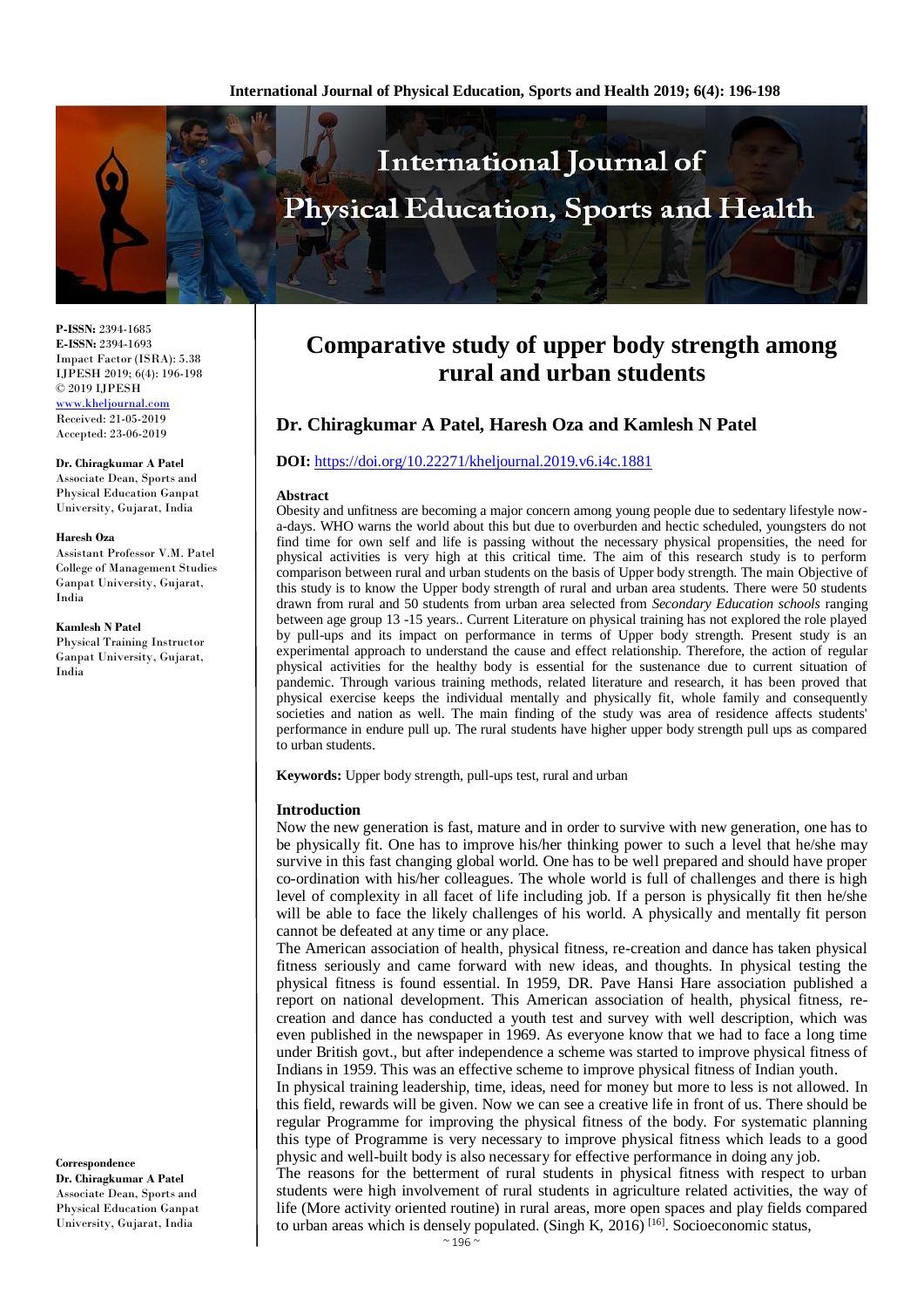ethnicity and area of residence (Urban or rural) to be significant influences on the level of physical fitness among students (Dollman, Loucaides CA, 2005)<sup>[4]</sup>

In today's turbulent times physical fitness is very critical aspect of the health (Singh *et al.*, 2011) and it is very important to maintain health which reduces the incident of future health related risk (Manmeet *et al.*, 2010) Physical fitness is defined as body's ability for efficient function, enjoying th time spent, confining diseases that related to health and copying with emergencies (Zainal fikiri *et al.*, 2012)

For doing any type of physical activities, one need to have speed, regularity, patience is very much important physical fitness also leads to a good personality, smart looking. Researchers A.A.H.P.D.R.D.YOUTH decided to conduct a physical test. For this test taluka Mehsana was selected and students, age group between 13 -15 years, should maintain best physic.

Doing regular exercises of muscles, joints, etc. Through brain is also developed. By exercises new spirit is created. For best physic one needs to do constant exercise and take appropriate diet. Physical abilities losses if not exercised same way if any machine is not lubricated at time it losses its shine. But good physic cannot reflect one's life image. Person with positive attitude can obtain everything life. We should always have positive attitude in life because with this attitude we can achieve what we cannot achieve with negative one.

Sociologist lives worth social welfare of citizen. The life of every citizen living in different regions of India is very busy. People having different castes, languages, and business are found in factories, industries, unemployment are all inter related.

The life of city people is full of stress and tensions. They do not have time for their own health. So at that place physical awareness is very much required. This study would be functional to teacher of physical education and guide as well to check the physical ability of player. The result of these tests would be helpful for sports teacher and guide during the training method program to improve the performance according to gaming activity. Through this study, player's speed, blasting energy and baring capacity has significant impact on the result for same. Studies related towards selection of students will be helpful. Students of village & cities level relative physical abilities should be fulfilled. From the above studies we can have a clear judgment of two different groups, can be compared.

#### **Literature Review**

In the paper, Resistance Training with Creatine Monohydrate Improves Upper-Body Strength in Patients with Parkinson Disease: A Randomized Trial in which resistance training of 12-week time span was conducted fortified with creatine supplementation increasing upper-body strength and chair stand ability than resistance training done alone. Author concluded the result of the study on Parkinson patients demonstrated that creatine supplementation can increase the advantage of resistance training in patients with PD.

In paper, the effects of heavy upper-body strength training on ice sledge hockey sprint abilities in world class players author concluded in the study that the effects of heavy upper body strength training on ice sledge hockey sprint abilities in hockey players indicated heavy upper body strength training is found to be effective tool for improving spirit abilities in sports where upper body acceleration and maximal speed is useful for performance. (Hansen,  $2014$ )<sup>[15]</sup>

In the paper Validity and reliability of a one-minute half sit‐up test of abdominal strength and endurance was reliable, valid and it was used as an alternative mode of assessing abdominal strength and endurance. (Diener, M. H., Golding, L. A., & Diener, D, 1995)<sup>[5]</sup>

In research article, author concluded that Modern Pilates mat exercises contributed to enhance quality of life span in sedentary adult females through improvements in strength both abdominal and lower back, posterior trunk flexibility and abdominal muscular endurance. (Betu¨ *et al.*, 2006)

**H1:** There is a difference in students' performance in endure Pull up test among rural and urban area

### **Research Methods**

The aim of this research is to take the students of mahesana taluka, rural and urban secondary education, 100 students were taken into consideration and divided into two groups of 50-50 students each. All the students were given advised about the training and test.

The motivation behind the selection at mahesana taluka to have a comparison between rural and urban area student's best upper body strength between 13-15 years age. This test is limited only for  $13 - 15$  years of age. The pull-up test measures the upper body strength

Testing Procedure: The single bar should be at a height when the candidate's feet cannot touch the ground while testing and the palms of the hands holding the bar should be on the opposite side of the body. Candidates should take part of his chest with a single bandage and then he should pull his body upwards. When the candidate returns, the candidate's elbow should be straight. Upon receiving instruction from the tester, the player may begin to pull-up, and a complete pull-up is counted as one point. The points are counted according to the number of pull-ups and the candidate is given only one chance



### **Data Analysis**

To test the students of rural and urban, "t" test is taken, and numerical limit is given 0.001. I. The main aim of the research is to select students of mahesana taluka, rural and urban secondary education, age between 13-15 years and investigation of upper body strength from Selected students.

**Table 1:** Subject information

| Group | No. of Subjects |  |
|-------|-----------------|--|
| Rural | 50              |  |
| Urban | 50              |  |
| Total | Ωſ              |  |